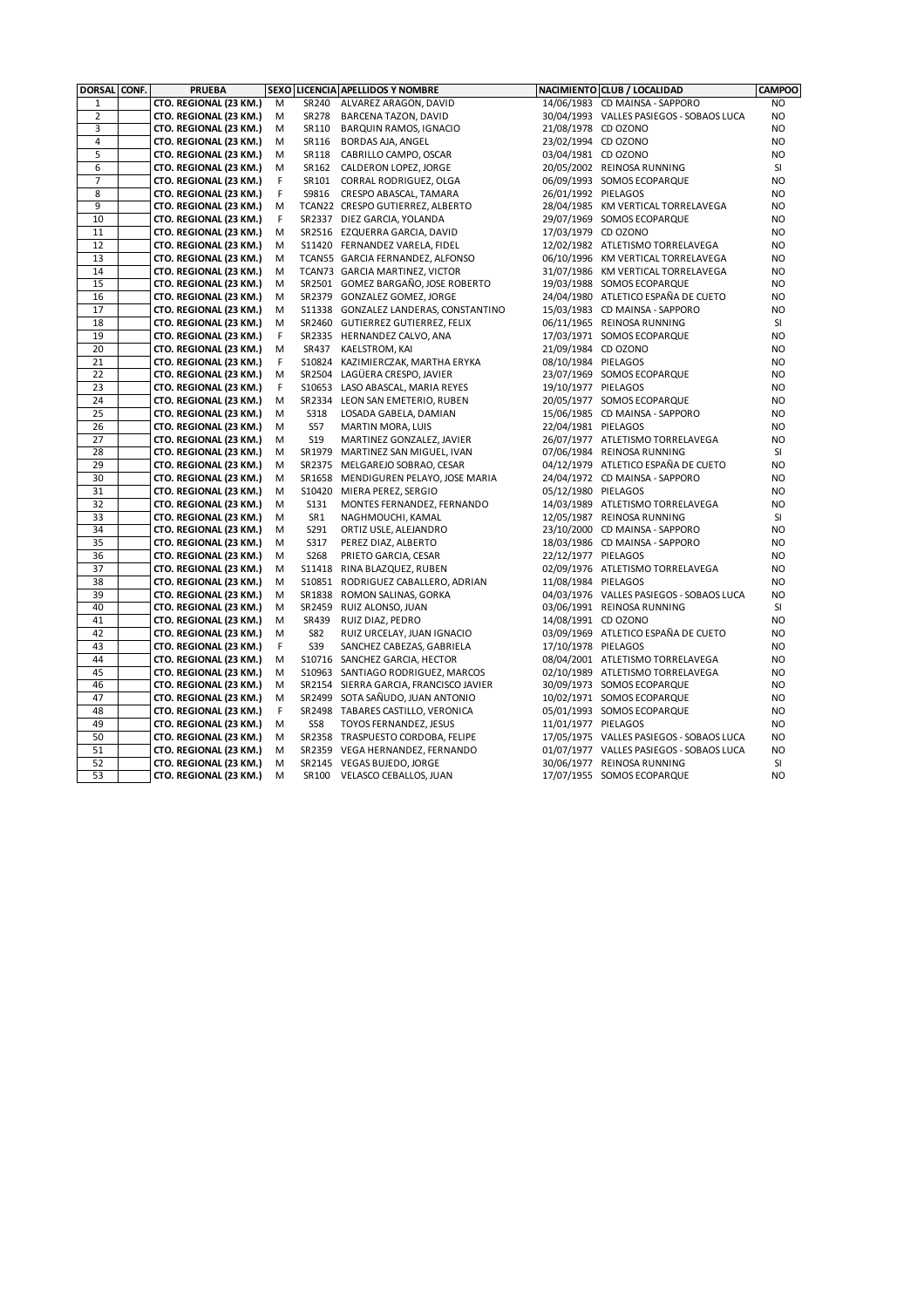| DORSAL CONF. | <b>PRUEBA</b>        |   |                          | SEXO LICENCIA APELLIDOS Y NOMBRE    |                     | NACIMIENTO CLUB / LOCALIDAD            | <b>CAMPOO</b>  |
|--------------|----------------------|---|--------------------------|-------------------------------------|---------------------|----------------------------------------|----------------|
| 101          | TRAIL LARGO (23 KM.) | M |                          | ABAD SANTIAGO, MARIO                | 26/05/1970 REINOSA  |                                        | SI             |
| 102          | TRAIL LARGO (23 KM.) | М | $\overline{\phantom{a}}$ | ABAJO ATANES, ROBERTO               | 27/04/1977 BURGOS   |                                        | NO             |
| 103          | TRAIL LARGO (23 KM.) | М |                          | ACASUSO PEREZ, IÑAKI                |                     | 20/11/1973 LAS CARRERAS                | NO             |
| 104          | TRAIL LARGO (23 KM.) | М | $\overline{\phantom{a}}$ | AHEDO TALLEDO, CHEMA                |                     | 01/08/1971 CASTRO URDIALES             | NO             |
| 105          | TRAIL LARGO (23 KM.) | М | $\overline{\phantom{a}}$ | ALONSO ASPIREZ, DANIEL              |                     | 17/04/1966 CASTRO URDIALES             | NO             |
| 106          | TRAIL LARGO (23 KM.) | М | $\overline{\phantom{a}}$ | AMOR HERRERO, ALVARO                | 23/03/1983 REINOSA  |                                        | SI             |
| 107          | TRAIL LARGO (23 KM.) | М | $\overline{\phantom{a}}$ | ARROYO GAYUBO, SERGIO               | 01/08/1992 BURGOS   |                                        | NO.            |
| 108          | TRAIL LARGO (23 KM.) | F | $\overline{a}$           | <b>ASTRAIN MORENO, INES</b>         | 30/09/1992 BURGOS   |                                        | NO.            |
| 109          | TRAIL LARGO (23 KM.) | M | $\overline{\phantom{a}}$ | BLAZQUEZ ROMERO, CRISTIAN           |                     | 30/03/1985 MATAMOROSA                  | SI             |
| 110          | TRAIL LARGO (23 KM.) | М | $\overline{\phantom{a}}$ | BOETSCH DAHUD, CARLOS               |                     | 19/12/1963 SANTANDER                   | NO             |
| 111          | TRAIL LARGO (23 KM.) | F | $\overline{\phantom{a}}$ | BOETSCH PALOMINO, JOSEFINA          | 01/12/2000 SANTA FE |                                        | NO             |
| 112          | TRAIL LARGO (23 KM.) | М | $\blacksquare$           | BOLADO BENEDICTO, JAVIER            |                     | 19/06/1985 REVILLA DE CAMARGO          | NO.            |
| 113          | TRAIL LARGO (23 KM.) | М | $\overline{a}$           | CALDERON RIO, ALBERT                |                     | 13/07/1985 EL ASTILLERO                | <b>NO</b>      |
| 114          | TRAIL LARGO (23 KM.) | F |                          | SR2414 CALVO INGELMO, LAURA         | 21/07/1973 CD OZONO |                                        | <b>NO</b>      |
| 115          | TRAIL LARGO (23 KM.) | F | $\overline{\phantom{a}}$ | CAMACHO DE CELIS, SIRA              | 28/09/1977 REINOSA  |                                        | SI             |
| 116          | TRAIL LARGO (23 KM.) | м | $\overline{\phantom{a}}$ | CAMPAÑON ESTEBAN, AITOR             |                     | 09/04/1982 TRAPAGARAN                  | NO             |
| 117          | TRAIL LARGO (23 KM.) | М | $\blacksquare$           | CAMPOY ARAUZO, JOSE MANUEL          | 23/03/1991 BURGOS   |                                        | NO.            |
| 118          | TRAIL LARGO (23 KM.) | М | $\overline{\phantom{a}}$ | CASO ALBARELLOS, OSCAR              |                     | 09/09/1979 SANTANDER                   | NO             |
| 119          | TRAIL LARGO (23 KM.) | М | $\overline{\phantom{a}}$ | CEBALLOS COBO, DAVID                | 16/09/1996 REINOSA  |                                        | SI             |
| 120          | TRAIL LARGO (23 KM.) | М | $\overline{\phantom{a}}$ | CIFRIAN CEBALLOS, DANIEL            |                     | 03/08/1992 COO DE BUELNA               | NO.            |
| 121          | TRAIL LARGO (23 KM.) | М | $\overline{\phantom{a}}$ | CIFRIAN PEREZ, CELESTINO            |                     | 08/02/1966 COO DE BUELNA               | NO.            |
| 122          | TRAIL LARGO (23 KM.) | М | $\overline{\phantom{a}}$ | COLLANTES PEÑA, MARTIN              |                     | 28/03/1991 SAN FELICES DE BUELNA       | NO             |
| 123          | TRAIL LARGO (23 KM.) | М | $\overline{\phantom{a}}$ | COSGAYA GARCIA, JOSE DANIEL         |                     | 22/12/1974 SAN FELICES DE BUELNA       | SI             |
| 124          | TRAIL LARGO (23 KM.) | F | $\blacksquare$           | <b>CUESTA PERAL, ROCIO</b>          | 11/07/1991 PALENCIA |                                        | NO.            |
| 125          | TRAIL LARGO (23 KM.) | М | SR465                    | CUEVAS ANTON, JOSE LUIS             |                     | 13/03/1980 REINOSA RUNNING             | SI             |
| 126          | TRAIL LARGO (23 KM.) | М | $\blacksquare$           | CUEVAS GARCIA, RUBEN                | 31/12/1983 RIOSECO  |                                        | SI             |
| 127          | TRAIL LARGO (23 KM.) | М | $\overline{\phantom{a}}$ | DE CASTRO ABASCAL, IVAN             |                     | 29/05/1990 EL ASTILLERO                | NO.            |
| 128          | TRAIL LARGO (23 KM.) | М | $\overline{\phantom{a}}$ | DEL RIO CALDERON, ENRIQUE           | 07/10/1968 REINOSA  |                                        | SI             |
| 129          | TRAIL LARGO (23 KM.) | М | $\blacksquare$           | DELGADO CHAPERO, ALVARO             | 18/04/1981 ARCOS    |                                        | NO             |
| 130          | TRAIL LARGO (23 KM.) | М | $\blacksquare$           | DIAZ CUEVAS, JAVIER                 |                     | 01/07/1986 ARENAS DE IGUÑA             | NO             |
| 131          | TRAIL LARGO (23 KM.) | М | $\overline{\phantom{a}}$ | DIAZ GONZALEZ, RAUL                 | 03/01/1997 SOTO     |                                        | SI             |
| 132          | TRAIL LARGO (23 KM.) | М | $\overline{\phantom{a}}$ | DIEZ RABAGO, MANUEL                 | 24/11/1975 REINOSA  |                                        | SI             |
| 133          | TRAIL LARGO (23 KM.) | М |                          | SR433 ECHEVERRIA LIAÑO, ROBERTO     |                     | 14/02/1977 CARCOBA - RIBAMONTAN AL MAR | NO             |
| 134          | TRAIL LARGO (23 KM.) | м | $\overline{\phantom{a}}$ | ESTEBAN FERNANDEZ, RAFAEL           |                     | 04/10/1985 LOS CORRALES DE BUELNA      | NO.            |
| 135          | TRAIL LARGO (23 KM.) | М | $\overline{\phantom{a}}$ | ESTEBANEZ AUSIN, CARLOS             | 01/01/1992 SOMO     |                                        | NO             |
| 136          | TRAIL LARGO (23 KM.) | М | $\blacksquare$           | FERNANDEZ CAYON, DAVID              | 08/09/1993 REINOSA  |                                        | SI             |
| 137          | TRAIL LARGO (23 KM.) | М | $\overline{\phantom{a}}$ | FERNANDEZ GOMEZ, PABLO              | 13/10/1993 BURGOS   |                                        | NO.            |
| 138          | TRAIL LARGO (23 KM.) | М | $\overline{\phantom{a}}$ | FERNANDEZ MARTINEZ, JESUS ANGEL     |                     | 12/02/1977 TORRELAVEGA                 | NO.            |
| 139          | TRAIL LARGO (23 KM.) | м | $\blacksquare$           | FERNANDEZ ORTEGA, ROBERTO           |                     | 02/06/1973 ARENAS DE IGUÑA             | NO.            |
| 140          | TRAIL LARGO (23 KM.) | М | $\blacksquare$           | FERNANDEZ QUINTANA, ALVARO          | 20/04/1974 CORCONTE |                                        | SI             |
| 141          | TRAIL LARGO (23 KM.) | М | $\overline{\phantom{a}}$ | FERNANDEZ REVILLA, JESUS            | 16/05/1996 REINOSA  |                                        | SI             |
| 142          | TRAIL LARGO (23 KM.) | М | $\overline{\phantom{a}}$ | FERNANDEZ RIVERO, ALEJANDRO         |                     | 15/03/1995 LOS CORRALES DE BUELNA      | NO             |
| 143          | TRAIL LARGO (23 KM.) | М | $\blacksquare$           | FERNANDEZ RODRIGUEZ, JOSE MANUEL    |                     | 08/10/1984 SAN ROMAN DE CAYON          | NO             |
| 144          | TRAIL LARGO (23 KM.) | M | $\overline{\phantom{a}}$ | FERNANDEZ VALLEJO, DIEGO            | 29/07/1993 REQUEJO  |                                        | SI             |
| 145          | TRAIL LARGO (23 KM.) | М | $\overline{\phantom{a}}$ | GARCIA ESPINOSA, DAVID              |                     | 28/12/1982 SAN VICENTE DE LA BARQUERA  | NO             |
| 146          | TRAIL LARGO (23 KM.) | М | $\overline{\phantom{a}}$ | GARCIA MARTINEZ, RAUL               |                     | 26/05/1974 TORRELAVEGA                 | NO.            |
| 147          | TRAIL LARGO (23 KM.) | М | $\overline{\phantom{a}}$ | GARCIA ROMERO, MARTIN               | $\mathcal{E}$       | INDEPENDIENTE                          | NO.            |
| 148          | TRAIL LARGO (23 KM.) | М | $\overline{\phantom{a}}$ | <b>GEORGIEV HRISTOZOV, PETAR</b>    |                     | 25/10/1985 AGUILAR DE CAMPOO           | SI             |
| 149          | TRAIL LARGO (23 KM.) | M | $\overline{\phantom{a}}$ | GOMEZ DEL BARRIO, FRANCISCO JAVIER  |                     | 05/12/1969 EL ASTILLERO                | NO             |
| 150          | TRAIL LARGO (23 KM.) | М | $\overline{\phantom{a}}$ | GOMEZ FERNANDEZ, ENRIQUE            | 26/07/1974 MURIEDAS |                                        | NO             |
| 151          | TRAIL LARGO (23 KM.) | М | $\Box$                   | GOMEZ ORTIZ, ALVARO                 |                     | 01/07/1997 SANTANDER                   | NO.            |
| 152          | TRAIL LARGO (23 KM.) | М | $\blacksquare$           | <b>GONZALEZ DE LA FUENTE, LUIS</b>  | 01/09/1996 REINOSA  |                                        | SI             |
| 153          | TRAIL LARGO (23 KM.) | М |                          | GONZALEZ JORGE, RUBEN               |                     | 09/01/1972 SANTANDER                   | N <sub>O</sub> |
| 154          | TRAIL LARGO (23 KM.) | F | $\frac{1}{2}$            | GONZALEZ SAGARNA, SONIA             | 25/11/1975 CORCONTE |                                        | SI             |
| 155          | TRAIL LARGO (23 KM.) | F | SR420                    | GUTIERREZ GOMEZ, CRISTINA           |                     | 27/04/1981 REINOSA RUNNING             | SI             |
| 156          | TRAIL LARGO (23 KM.) | М |                          | GUTIERREZ GUTIERREZ, MIGUEL ANTONIO |                     | 08/05/1964 BUSTILLO DEL MONTE          | NO             |
| 157          | TRAIL LARGO (23 KM.) | F | $\frac{1}{2}$            | GUTIERREZ LOPEZ, CARMEN             |                     | 24/11/1974 EL ASTILLERO                | NO             |
| 158          | TRAIL LARGO (23 KM.) | М | $\overline{\phantom{a}}$ | GUTIERREZ MACHO, LEONARDO           | 16/05/1969 REQUEJO  |                                        | SI             |
| 159          | TRAIL LARGO (23 KM.) | М | $\overline{\phantom{a}}$ | GUTIERREZ RODRIGUEZ, PABLO          | $\mathcal{E}$       | INDEPENDIENTE                          | NO             |
| 160          | TRAIL LARGO (23 KM.) | М | $\overline{\phantom{a}}$ | HERNANDEZ RODRIGUEZ, GUANABI        | 14/01/1983 BURGOS   |                                        | NO             |
| 161          | TRAIL LARGO (23 KM.) | F | $\overline{\phantom{a}}$ | HERNANDEZ RODRIGUEZ, IFARA          | 16/11/1983 BURGOS   |                                        | NO             |
| 162          | TRAIL LARGO (23 KM.) | F | $\overline{\phantom{a}}$ | HERRERO NUÑEZ, LEIRE                | 08/03/1988 NOJA     |                                        | NO             |
| 163          | TRAIL LARGO (23 KM.) | М | $\overline{\phantom{a}}$ | HIGUERA AMOR, ENRIQUE               | $\mathcal{E}$       | INDEPENDIENTE                          | SI             |
| 164          | TRAIL LARGO (23 KM.) | М | $\blacksquare$           | IBARRA CARBALLO, IÑAKI              | 04/06/1964 MIOÑO    |                                        | NO             |
| 165          | TRAIL LARGO (23 KM.) | М | $\blacksquare$           | INGELMO LABE, AITOR                 |                     | 09/12/1973 CASTRO URDIALES             | NO             |
| 166          | TRAIL LARGO (23 KM.) | F | $\overline{\phantom{a}}$ | JARA ORTIZ, NURIA                   |                     | 08/08/1971 ZURITA DE PIELAGOS          | SI             |
| 167          | TRAIL LARGO (23 KM.) | M | $\overline{a}$           | JORDAN HAYA, ALBERTO                | 22/04/1981 LA MIÑA  |                                        | NO             |
| 168          | TRAIL LARGO (23 KM.) | M | $\overline{a}$           | JORRIN AYLLON, BORJA                |                     | 04/12/1996 LOS CORRALES DE BUELNA      | NO             |
| 169          | TRAIL LARGO (23 KM.) | М |                          | TCAN78 JORRIN GARCIA, SERGIO        |                     | 19/05/1982 REINOSA RUNNING             | SI             |
| 170          | TRAIL LARGO (23 KM.) | м |                          | LANDERAS QUIJANO, JOSE              | 11/03/1986 MALIAÑO  |                                        | NO             |
| 171          | TRAIL LARGO (23 KM.) | М | $\blacksquare$           | LAPUENTE ALVAREZ, ISIDRO            | 14/04/1962 MADRID   |                                        | NO             |
| 172          | TRAIL LARGO (23 KM.) | М | <b>SR99</b>              | LAVIN BARQUIN, RAFAEL               | 18/06/1973 CD OZONO |                                        | NO             |
| 173          | TRAIL LARGO (23 KM.) | F | SR115                    | LAVIN BARQUIN, ROCIO                | 18/08/1979 CD OZONO |                                        | NO             |
| 174          | TRAIL LARGO (23 KM.) | М | $\overline{\phantom{a}}$ | LAVIN CASUSO, MOISES                | 14/02/1962 MALIAÑO  |                                        | NO             |
| 175          | TRAIL LARGO (23 KM.) | F | $\blacksquare$           | LOPEZ MARTINEZ, VIRGINIA            | 28/05/1982 BURGOS   |                                        | NO             |
| 176          | TRAIL LARGO (23 KM.) | М | $\overline{\phantom{a}}$ | LOPEZ SANCHEZ, RUBEN                |                     | 23/10/1980 CASTRO URDIALES             | NO             |
| 177          | TRAIL LARGO (23 KM.) | М | $\overline{\phantom{a}}$ | LOPEZ VALLEJO, EMILIO               | 04/02/1983 MADRID   |                                        | NO             |
| 178          | TRAIL LARGO (23 KM.) | F | $\blacksquare$           | LUGUERA RUIZ, ANDREA                |                     | 21/05/1978 LOS CORRALES DE BUELNA      | NO             |
| 179          | TRAIL LARGO (23 KM.) | М | $\overline{\phantom{a}}$ | MANSO GONZALEZ, ROBERTO             | 01/12/1972 BURGOS   |                                        | NO             |
| 180          | TRAIL LARGO (23 KM.) | М | $\overline{\phantom{a}}$ | MARCO MARTINEZ, ANTONIO             | 27/03/1980 NESTARES |                                        | SI             |
| 181          | TRAIL LARGO (23 KM.) | М | $\blacksquare$           | MARIN ARROYO, DAVID                 | 23/12/1982 BURGOS   |                                        | NO             |
| 182          | TRAIL LARGO (23 KM.) | F | $\blacksquare$           | MARTIN MIGUEL, DIANA                |                     | 17/12/1995 SANTANDER                   | NO             |
| 183          | TRAIL LARGO (23 KM.) | М | $\blacksquare$           | MARTIN PALOMEQUE, DANIEL            | 11/09/1986 ARCOS    |                                        | NO             |
| 184          | TRAIL LARGO (23 KM.) | F | $\overline{\phantom{a}}$ | MARTINEZ AGUDO, SUSANA              | 25/06/1980 SOLARES  |                                        | NO             |
| 185          | TRAIL LARGO (23 KM.) | М | $\overline{\phantom{a}}$ | MARTINEZ MON, CARLOS JOAQUIN        |                     | 28/01/1995 CERVERA DE PISUERGA         | NO             |
| 186          | TRAIL LARGO (23 KM.) | М | $\overline{\phantom{a}}$ | MARTINEZ RAYON, RUBEN               | 17/11/1971 HACINAS  |                                        | NO             |
| 187          | TRAIL LARGO (23 KM.) | M | $\overline{\phantom{a}}$ | MATA DIEZ, DAVID                    |                     | 07/07/1995 MATAPORQUERA                | SI             |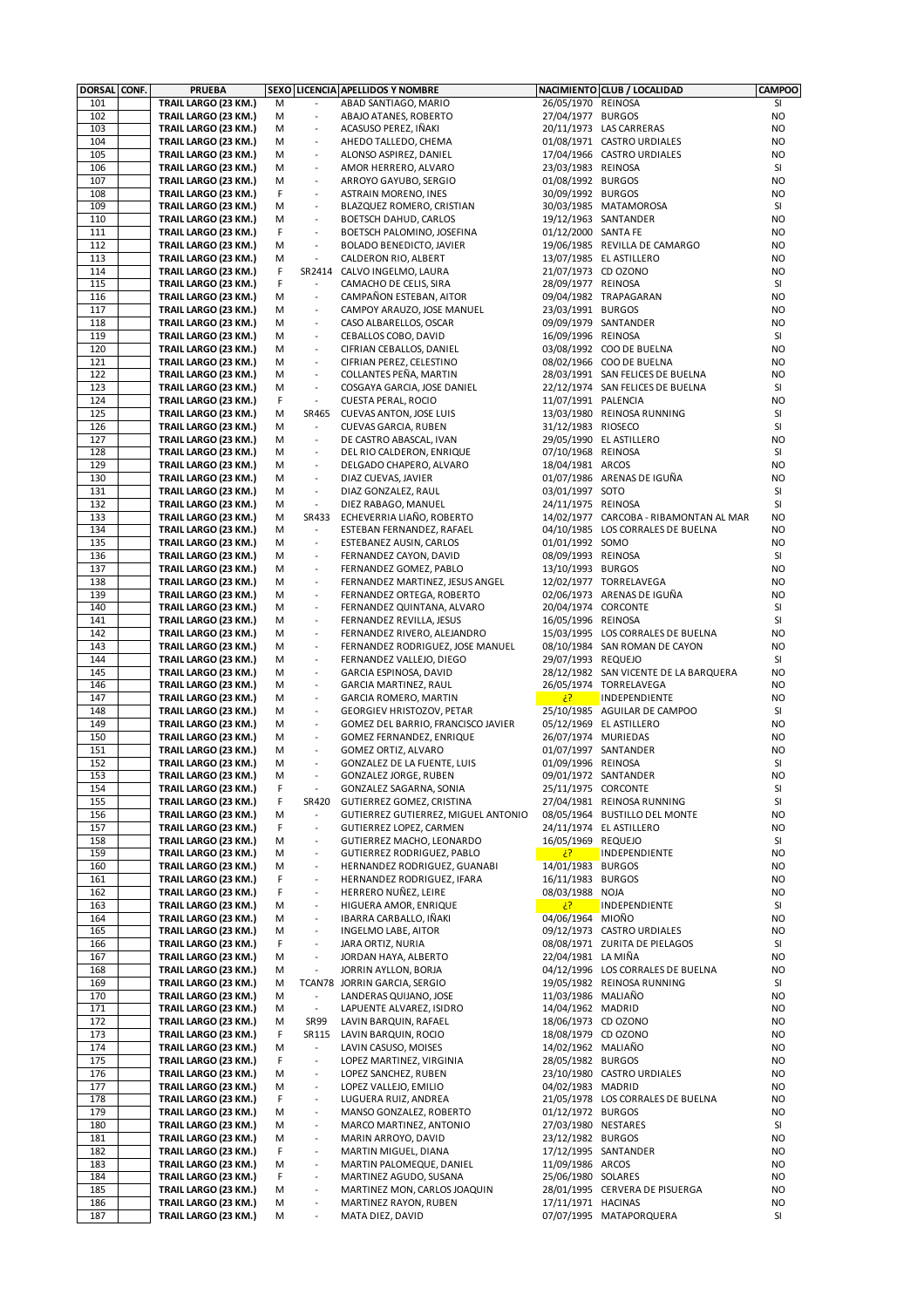| 188        | TRAIL LARGO (23 KM.)                         | М      | $\overline{\phantom{a}}$                   | MATA DIEZ, MARIO                                         |                                          | 13/11/1989 MATAPORQUERA                | <b>NO</b>              |
|------------|----------------------------------------------|--------|--------------------------------------------|----------------------------------------------------------|------------------------------------------|----------------------------------------|------------------------|
| 189        | TRAIL LARGO (23 KM.)                         | M      | $\overline{\phantom{a}}$                   | MENDES CORDONES, MANUEL                                  |                                          | 16/10/1981 LA COSTANA                  | SI                     |
| 190        | TRAIL LARGO (23 KM.)                         | М      | $\overline{\phantom{a}}$                   | MERINO VALLE, FCO                                        | 15/11/1971 REINOSA                       |                                        | SI                     |
| 191        | TRAIL LARGO (23 KM.)                         | M      | $\blacksquare$                             | MERINO VALLE, OSCAR                                      | 15/04/1973 REINOSA                       |                                        | SI                     |
| 192        | TRAIL LARGO (23 KM.)                         | M      | $\overline{\phantom{a}}$                   | MIER MANTEROLA, JAVIER                                   |                                          | 20/12/1985 EL ASTILLERO                | <b>NO</b>              |
| 193        | TRAIL LARGO (23 KM.)                         | M      | SR2517                                     | MOYA DEL RIO, DANIEL                                     |                                          | 29/09/1983 REINOSA RUNNING             | SI                     |
| 194        | TRAIL LARGO (23 KM.)                         | м      | $\blacksquare$                             | MULDER, IGOR                                             | 17/08/1980 SOPUERTA                      |                                        | <b>NO</b>              |
| 195        | TRAIL LARGO (23 KM.)                         | М      | $\overline{\phantom{a}}$                   | NAGHMOUCHI NAGHMOUCH, YOUNSS                             | 01/01/1985 REINOSA                       |                                        | SI                     |
| 196        | TRAIL LARGO (23 KM.)                         | M      | $\blacksquare$                             | OBREGON SANTAMARIA, BORJA                                |                                          | 13/07/1969 SANTA CRUZ DE BEZANA        | <b>NO</b>              |
| 197        | TRAIL LARGO (23 KM.)                         | M      | $\blacksquare$                             | ORTEGA GOMEZ, ERNESTO                                    |                                          | 19/07/1994 MAZCUERRAS                  | <b>NO</b>              |
| 198        | TRAIL LARGO (23 KM.)                         | М      | $\overline{\phantom{a}}$                   | ORTEGA VALIAU, JUAN JOSE                                 |                                          | 20/07/1971 TORRELAVEGA                 | <b>NO</b>              |
| 199        | TRAIL LARGO (23 KM.)                         | М      | $\blacksquare$                             | ORTIZ VELEZ, JOSE EMILIO                                 | 08/12/1971 SARON                         |                                        | <b>NO</b>              |
| 200        | TRAIL LARGO (23 KM.)                         | М      | $\overline{\phantom{a}}$                   | PASCUAL FORCELLEDO, JAVIER                               |                                          | 08/10/1983 SANTA CRUZ DE BEZANA        | <b>NO</b>              |
| 201        | TRAIL LARGO (23 KM.)                         | М      | $\overline{\phantom{a}}$                   | PASTOR SAN EMETERIO, JOSE ANTONIO                        |                                          | 21/08/1972 HELGUERA DE REOCIN          | <b>NO</b>              |
| 202        | TRAIL LARGO (23 KM.)                         | М      | $\overline{\phantom{a}}$                   | PEREZ DONOSTI, SERGIO                                    |                                          | 30/09/1979 LOS CORRALES DE BUELNA      | <b>NO</b>              |
| 203        | TRAIL LARGO (23 KM.)                         | M      | $\overline{\phantom{a}}$                   | PEREZ OVIEDO, CARLOS                                     |                                          | 12/01/1989 LOS CORRALES DE BUELNA      | <b>NO</b>              |
| 204        | TRAIL LARGO (23 KM.)                         | М      | $\blacksquare$                             | POSTIGO ROMERO, FIDEL                                    | 12/05/1969 REINOSA                       |                                        | SI                     |
| 205        | TRAIL LARGO (23 KM.)                         | М      | $\overline{\phantom{a}}$                   | PUENTE RAMOS, JAIRO                                      |                                          | 25/03/1981 LOS CORRALES DE BUELNA      | <b>NO</b>              |
| 206        | TRAIL LARGO (23 KM.)                         | M      | SR153                                      | QUEVEDO MORENO, JUAN MANUEL                              |                                          | 30/09/1985 CARCOBA - RIBAMONTAN AL MAR | <b>NO</b>              |
| 207        | TRAIL LARGO (23 KM.)                         | М      | $\overline{\phantom{a}}$                   | ROBLES GUTIERREZ, EUGENIO                                |                                          | 13/11/1985 LOS CORRALES DE BUELNA      | <b>NO</b>              |
| 208        | TRAIL LARGO (23 KM.)                         | M      | $\overline{\phantom{a}}$                   | ROBLES NAVAMUEL, RUBEN                                   |                                          | 07/05/1974 LOS CORRALES DE BUELNA      | <b>NO</b>              |
| 209        | TRAIL LARGO (23 KM.)                         | М      | $\overline{\phantom{a}}$                   | RODRIGUEZ BARQUIN, NACHO                                 |                                          | 15/09/1975 SANTA CRUZ DE BEZANA        | <b>NO</b>              |
| 210        | TRAIL LARGO (23 KM.)                         | M      | $\overline{\phantom{a}}$                   | RODRIGUEZ DE MIER, DIEGO                                 | 30/08/1983 REINOSA                       |                                        | SI                     |
| 211        | TRAIL LARGO (23 KM.)                         | M      | $\overline{\phantom{a}}$                   | ROIG FUENTE, DIEGO                                       |                                          | 07/12/1975 EL ASTILLERO                | N <sub>O</sub>         |
| 212        | TRAIL LARGO (23 KM.)                         | М      | SR372                                      | ROTAECHE ZUBILLAGA, JOSE MARIA                           |                                          | 07/08/1975 TRAIL COSTA QUEBRADA        | <b>NO</b>              |
| 213        | TRAIL LARGO (23 KM.)                         | м      | $\blacksquare$                             | RUISANCHEZ DE COS, ALBERTO                               |                                          | 08/08/1975 LOS CORRALES DE BUELNA      | <b>NO</b>              |
| 214        | TRAIL LARGO (23 KM.)                         | М      | $\overline{\phantom{a}}$                   | RUIZ BADA, RAFAEL                                        |                                          | 10/04/1975 SANTANDER                   | <b>NO</b>              |
| 215        | TRAIL LARGO (23 KM.)                         | M      | $\overline{\phantom{a}}$                   | RUIZ FERNANDEZ, JUAN                                     |                                          | 27/05/1968 SAN FELICES DE BUELNA       | SI                     |
| 216        | TRAIL LARGO (23 KM.)                         | M      | $\overline{\phantom{a}}$                   | RUIZ GOMEZ, LARO                                         |                                          | 07/08/1986 GOLBARDO                    | <b>NO</b>              |
| 217        | TRAIL LARGO (23 KM.)                         | F      | SR454                                      | SAINZ DE LA MAZA MONTE, NATALIA                          |                                          | 17/12/1979 INFICANT - VILLA DE NOJA    | <b>NO</b><br><b>NO</b> |
| 218        | TRAIL LARGO (23 KM.)                         | М      | $\blacksquare$                             | SAN JULIAN ALONSO, JOSE LUIS                             |                                          | 28/05/1969 TORRELAVEGA                 |                        |
| 219<br>220 | TRAIL LARGO (23 KM.)                         | F      | $\overline{\phantom{a}}$                   | SANCHEZ GARCIA, ARANZAZU<br>SANTOVEÑA MARTIN, PEDRO JOSE | 22/03/1972 UNQUERA                       |                                        | <b>NO</b>              |
| 221        | TRAIL LARGO (23 KM.)<br>TRAIL LARGO (23 KM.) | М<br>М | $\blacksquare$<br>$\overline{\phantom{a}}$ | SECO GARCIA, JOSE MIGUEL                                 | 08/12/1968 UNQUERA<br>09/07/1966 REINOSA |                                        | <b>NO</b><br>SI        |
| 222        |                                              | M      | $\overline{\phantom{a}}$                   |                                                          | 12/08/1979 PENAGOS                       |                                        | <b>NO</b>              |
| 223        | TRAIL LARGO (23 KM.)<br>TRAIL LARGO (23 KM.) | M      | $\blacksquare$                             | SERRANO ABASCAL, JAVIER<br>SOLAR GARCIA, ALVARO          | 24/06/1988 ARNUERO                       |                                        | <b>NO</b>              |
| 224        | TRAIL LARGO (23 KM.)                         | M      | $\overline{\phantom{a}}$                   | SOLAR RUIGOMEZ, PEDRO                                    | 18/06/1982 ISLA                          |                                        | <b>NO</b>              |
| 225        | TRAIL LARGO (23 KM.)                         | M      | $\overline{\phantom{a}}$                   | TEJERO ILLERA, JUAN MANUEL                               |                                          | 26/05/1980 TORRELAVEGA                 | <b>NO</b>              |
| 226        | TRAIL LARGO (23 KM.)                         | M      | $\overline{\phantom{a}}$                   | <b>TORRES DIEZ, PABLO</b>                                | 28/02/1980 REINOSA                       |                                        | SI                     |
| 227        | TRAIL LARGO (23 KM.)                         | M      | $\overline{\phantom{a}}$                   | VELASCO ESTEVEZ, SERGIO                                  | 03/10/1983 BURGOS                        |                                        | <b>NO</b>              |
| 228        | TRAIL LARGO (23 KM.)                         | M      | $\blacksquare$                             | VILLANUEVA AYERDI, IÑIGO                                 | 05/07/1984 BILBAO                        |                                        | <b>NO</b>              |
| 229        | TRAIL LARGO (23 KM.)                         | M      | $\overline{\phantom{a}}$                   | VILLIMAR GALINDO, PEDRO                                  | 03/07/1991 BURGOS                        |                                        | <b>NO</b>              |
| 230        | TRAIL LARGO (23 KM.)                         | M      | $\blacksquare$                             | YVES LEFEVRE, NATHAN                                     | 08/06/1993 NOJA                          |                                        | <b>NO</b>              |
|            |                                              |        |                                            |                                                          |                                          |                                        |                        |